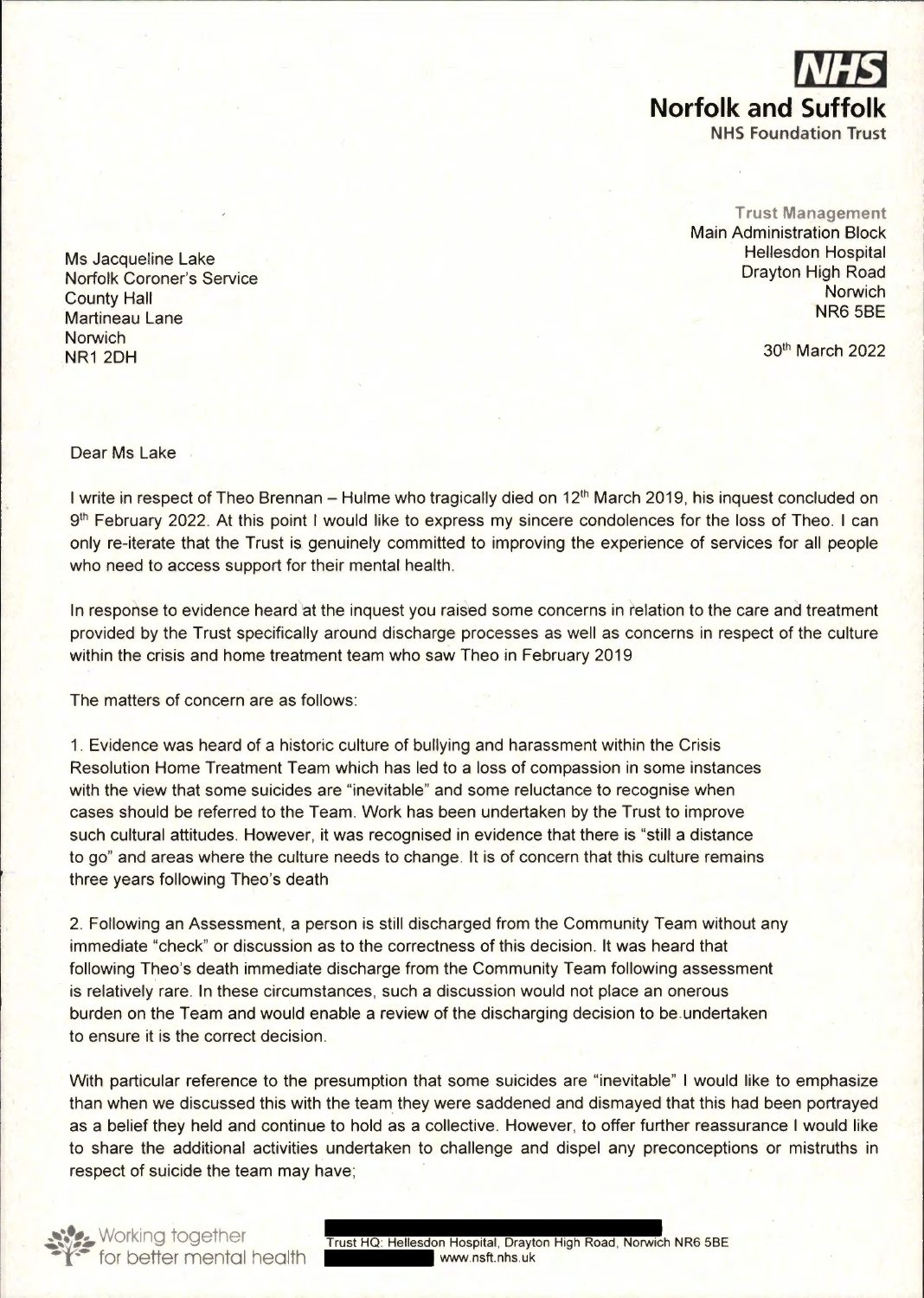- All members of the Team will be allocated time to watch the "Live Q&A Suicide Prevention Magical Thinking" (overtime paid if necessary)
- Supporting paper written by Dr *Magical thinking and moral injury: exclusion culture in psychiatry* BJPsych Bulletin Vol 46 issue 1. 2021.
- The Live Q&A and "Magical Thinking" paper will be a live agenda item for at least four team meetings to ensure all staff are captured, where staff will be able to reflect on the learning and challenge each other on whether or not this perception has changed.
- Should any of the management team still feel that more training is required this will be provided by our Suicide Prevention Lead and **our Advisor in Suicide** Prevention, with lived experience. Content of this to be discussed as it will need to fill unidentified gaps
- More widely the language and view that "Suicide is inevitable" will be addressed in the Trusts 2023-2028 *Self Harm and Suicide Prevention Strategy,* this is in the early stage of review following wide consultation with service users and other stakeholders. This will be a coproduced document.

The team have worked hard to challenge, address and improve in respect of a "bullying" culture, in part this has been progressed through the change in management of the team, away days and renewed focus on staff wellbeing. This includes ensuring that the team are aware of how to raise concerns whether in confidence or directly to senior leaders within the organisation, or through the Freedom to Speak Up Guardian and/or Cultural Champions in post across all service lines.

The Trust has a Staff Support Service which can be accessed by self-referral or managers are able to refer staff directly this service offers therapeutic support, as well as the usual occupational health support available. Staff also have access to Human Resources and/or Union representatives who are able to support with employment issues. The Executive team, including myself, also offer direct access for any staff member to speak 'to us or raise concerns through our open *Hear to Listen* sessions which are held weekly and invariably chaired by an Executive, contact through these forums can be anonymous if required. We also are undertaking targeted listening events with all teams across the Trust as part of our cultural improvement strategy.

In response to your second concern, I would like to draw your attention to the extensive safety action plan put in place by the Norfolk Youth Teams post the deaths of young people in those teams in 2021, this has been discussed at the subsequent inquests into the deaths of those young people therefore I will not repeat the safety actions here. The salient aspects in respect of Theo's case being that the Clinical Director for the Norfolk Youth Teams has implemented a triage tool which includes the directive that no young person is discharged without being seen face to face or contacted via phone or virtual contact if face to face not possible, plus the referrer and any significant other where appropriate. This also links to the recently reviewed Clinical Harm Policy which speaks to the review and potential regrading of referrals and outlines the support required whilst a person is on a waiting list. This tool links to the Trust overarching "Did not attend, non access or not brought" Policy Q12a which directs staff not to discharge a person who does not attend appointments without robust follow up, which is further strengthened in Discharge from Trust Services Policy C70b see extracts below:

*"The decision to discharge* a *service user from specialist mental health services must be made on* a *casebycase basis. Effective communication between all parties (including the service user, family/carers) is key to safe and effective discharge. In all cases the Care Coordinator/Lead Professional must make sure the multi-*